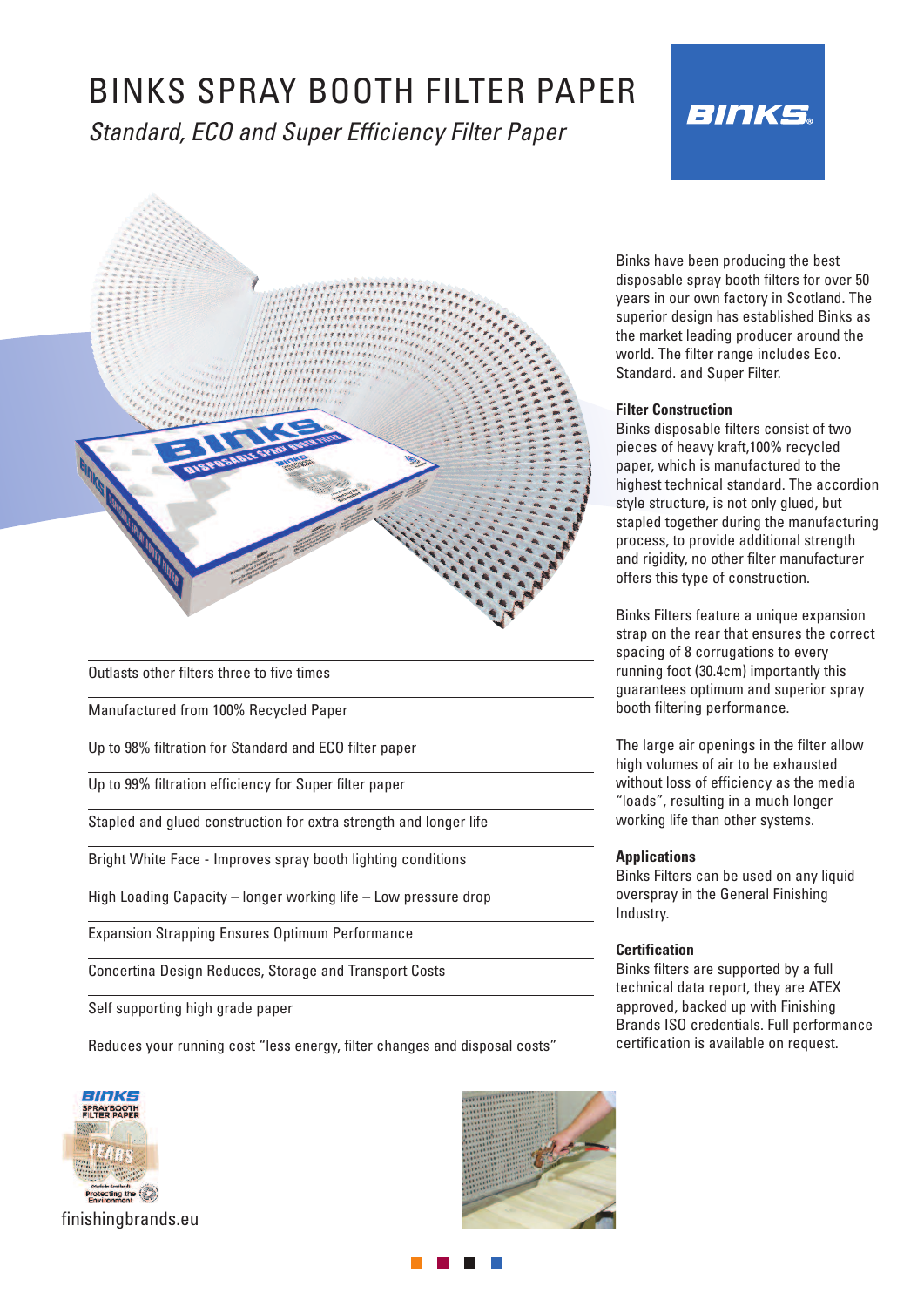# **Binks Spray Booth Filter Paper Overview**



**BINKS** 

Binks filters utilise a combination of impingement and inertia separation to capture the overspray droplets suspended in the airstream passing through it.

The larger droplets tend to impinge and be retained by the front V shaped surface of the filter, preventing the bounce back effect of overspray. Whilst the accelerating air stream carries the overwhelming majority of the mid and smaller sized droplets through the network of circular holes distributed across the face of the filter.



The forward momentum of the rapidly moving droplets separates them from the air stream which makes four quick and violent directional changes and so, deposits the droplets into the deep interior

V pockets formed by each pleat.

Our filter delivers important benefits to spray booth operators applying most industrial coatings and adhesives. Because the accordion style, stapled pleated construction captures overspray efficiently, last three to five times longer than ordinary dry filters and contributes to an improved, brighter working environment.



One of the common problems experienced with traditional mesh filters occurs when they are used for slow drying coatings. During the time they take to dry, the constant airflow can drag out the still

wet particles trapped in the mesh and re-launch them to migrate through the system.

The Binks filter design has in effect created a blind alley into once the droplets are driven; they are permanently trapped and cannot be re-launched into the air stream.

Another added benefit to our filter is its high capacity for overspray holding. This results in a lower frequency of filter change, lower booth maintenance, meaning that fewer filters are required to be in stock, making them more cost effective.

The holding capacity is a direct result of the size and depth of the filter pocket, a full 6cm deep.



The opposing picture shows the Binks filter construction, which includes on the rear side an expansion strap to ensure the correct spacing of 8 corrugations to every foot (30.4cm) guaranteeing

optimum and superior filter performance.

Additionally, because the superior ability of the Binks filters to hold a high capacity of overspray, the fluctuation in resistance to airflow is absolutely minimal over the life of the filter.



Consequently the static pressure increases only slowly with the accumulation of paint, enabling a uniform airflow around the parts that are being coated, and more importantly clean air

environment for the sprayers.

The construction of the Binks filter consists of two pieces of strong recycled cardboard, formed in to an accordion structure, stapled together for strength and rigidity throughout the assembly.

The stapled assembly, coupled with the tight folds and crisp cutting of the holes promotes the optimum airflow through the filter, whilst obtaining the best entrapment of overspray.

Finally the rigidity of the structure and the precise arrangement of the holes along the middle of the front face, the sides of the rear face, and with the deliberate misalignment of the two, combine to create a product of true benefit.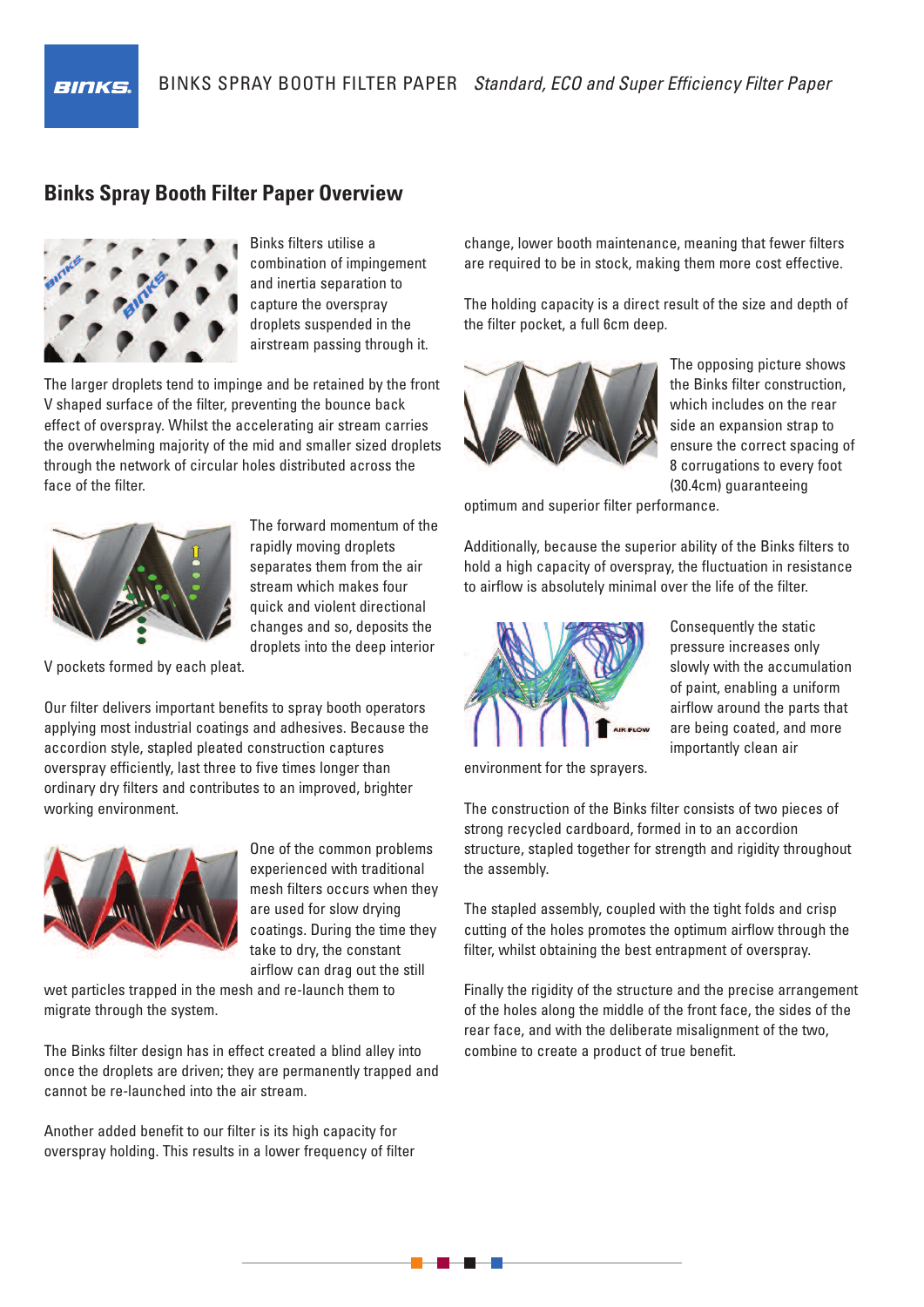# **ECO Filter**

2 layers of bright white paper, punched, pleated, fitted with expansion straps, then stapled together. For superior strength and longer working life.

| <b>Part No</b> | <b>Description</b> | <b>Surface Area</b> | <b>Filter Size</b><br><b>Imperial</b> | <b>Filter Size</b><br><b>Metric (cms)</b> |
|----------------|--------------------|---------------------|---------------------------------------|-------------------------------------------|
| 207229EF       | Eco Filter         | 10 sq yds           | H 36" x L 30'                         | H 90 x L 924                              |
| 207900EF       | Eco Filter         | 10 sq mtrs          | $H$ 30" x L 44'                       | H 75 x L 1346                             |
| 207901EF       | Eco Filter         | 10 sa mtrs          | H 36" x L 36'                         | H 90 x L 1115                             |
| 207902EF       | Eco Filter         | 10 sq mtrs          | H 39" x L 34'                         | H 100 x L 1038                            |

| <b>ECO Filter Paper Specification</b> |                                                             |
|---------------------------------------|-------------------------------------------------------------|
| <b>Filter Construction</b>            | Self supporting, two ply high strength cardboard paper.     |
|                                       | Bright white finish.                                        |
| <b>Air Flow Rates</b>                 | 100-200 feet per minute (0.5 - 1.0 metres per second)       |
|                                       | Normal 140 fpm (0.7 ms)                                     |
| Pressure Differential                 | Initial $@0.75 M/S = 30 PA (0.12" SWG)$                     |
|                                       | MAXIMUM 130-250 PA (0.52"-1.0" SWG)                         |
| <b>Temperature Range</b>              | MAXIMUM 180°C (356°F)                                       |
| <b>Expansion Limiter</b>              | Expansion limiting straps ensure correct pleat quaranteeing |
|                                       | optimum density of 8 corrugations per running foot (30.4cm) |





## **Standard Filter**

2 layers of bright white paper, punched, pleated, fitted with expansion straps, then stapled together. For superior strength and longer working life.

| <b>Part No</b><br><b>Description</b> |                        | <b>Surface Area</b> | <b>Filter Size</b><br><b>Imperial</b> | <b>Filter Size</b><br><b>Metric (cms)</b> |
|--------------------------------------|------------------------|---------------------|---------------------------------------|-------------------------------------------|
| 207229F                              | <b>Standard Filter</b> | 10 sq yds           | H 36" x L 30'                         | H 90 x L 924                              |
| 207900F                              | <b>Standard Filter</b> | 10 sq mtrs          | H 30" x L 44'                         | H 75 x L1346                              |
| 207901F                              | <b>Standard Filter</b> | 10 sa mtrs          | H 36" x L 36'                         | H 90 x L 1115                             |
| 207902F                              | <b>Standard Filter</b> | 10 sq mtrs          | H 39" x L 34'                         | H 100 x L 1038                            |

| <b>Standard Filter Paper Specification</b> |                                                             |  |  |  |
|--------------------------------------------|-------------------------------------------------------------|--|--|--|
| <b>Filter Construction</b>                 | Self supporting, two ply high strength cardboard paper.     |  |  |  |
|                                            | Bright white finish.                                        |  |  |  |
| <b>Air Flow Rates</b>                      | 100-200 feet per minute (0.5 - 1.0 metres per second)       |  |  |  |
|                                            | Normal 140 fpm (0.7 ms)                                     |  |  |  |
| Pressure Differential                      | Initial $@0.75 M/S = 30 PA$ (0.12" SWG)                     |  |  |  |
|                                            | MAXIMUM 130-250 PA (0.52"-1.0" SWG)                         |  |  |  |
| <b>Temperature Range</b>                   | MAXIMUM 180°C (356°F)                                       |  |  |  |
| <b>Expansion Limiter</b>                   | Expansion limiting straps ensure correct pleat quaranteeing |  |  |  |
|                                            | optimum density of 8 corrugations per running foot (30.4cm) |  |  |  |





## **Super Efficiency Filter**

2 layers of high grade paper, punched, pleated, fitted with a polyester final stage filtration, with expansion straps, then glued and stapled.

| Part No   | <b>Description</b>     | <b>Surface Area</b> | <b>Filter Size</b><br><b>Imperial</b> | <b>Filter Size</b><br><b>Metric (cms)</b> |  |
|-----------|------------------------|---------------------|---------------------------------------|-------------------------------------------|--|
| 207229SEF | Super Efficient        | 10 sa vds           | $H36''$ x L 30'                       | H 90 x L 924                              |  |
| 207902SEF | <b>Super Efficient</b> | 10 sa mtrs          | $H$ 39" x L 34'                       | H 100 x L 1038                            |  |

| <b>Super Filter Paper Specification</b> |                                                                            |
|-----------------------------------------|----------------------------------------------------------------------------|
| <b>Filter Construction</b>              | Self supporting, 2 ply high strength cardboard paper.                      |
|                                         | Bright white finish                                                        |
| <b>Air Flow Rates</b>                   | 0.5-1.0 metres per second (100-200 feet per minute)                        |
|                                         | Normal 0.7 m/s (140 FPM)                                                   |
| Pressure Differential                   | Initial @ 0.75 m/s = 30 Pa (0.12" SWG) Maximum 130-250 Pa (0.52"-1.0" SWG) |
| <b>Temperature Range</b>                | MAXIMUM 100°C                                                              |
| <b>Expansion Limiter</b>                | Expansion limiting straps ensure correct pleat                             |
| (Guarantees optimum                     |                                                                            |
| performance)                            | Density of 8 corrugations per running foot (30.4cm)                        |